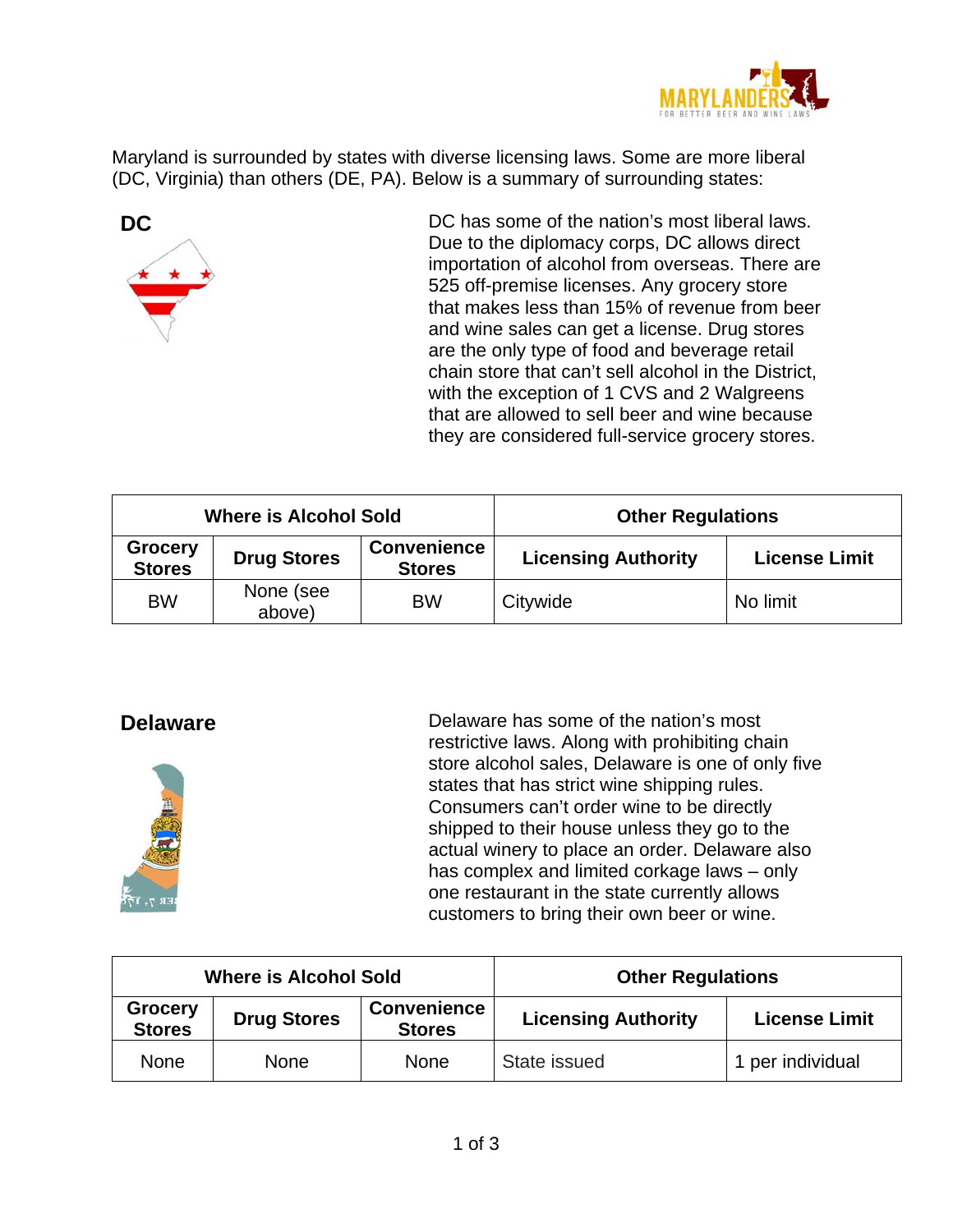



**Pennsylvania** Pennsylvania has historically had some of the nation's most restrictive laws. Since Prohibition, it has been a control state which means only state-run stores could sell all three types of alcohol. Retail dispenser licenses also existed, which only allowed beer and malted beverages to be sold. All of this has recently changed. For Pennsylvania chain grocery stores to sell, they must turn a portion of their store into a café with a seating area for at least 30 people. Pennsylvania has two different tiers of ABC stores: everyday selection and premium stores. The number of stores per capita in Pennsylvania is half of the national average, which leads consumers to shop outside the state to find their desired alcohol. In fact, so many people from Pennsylvania were traveling to Ohio during the COVID-19 pandemic to buy alcohol at one point that the Ohio governor issued a decree that only Ohio consumers could purchase alcohol in Ohio's easternmost counties.

| <b>Where is Alcohol Sold</b>    |                    |                                     | <b>Other Regulations</b>   |                      |
|---------------------------------|--------------------|-------------------------------------|----------------------------|----------------------|
| <b>Grocery</b><br><b>Stores</b> | <b>Drug Stores</b> | <b>Convenience</b><br><b>Stores</b> | <b>Licensing Authority</b> | <b>License Limit</b> |
| <b>BW</b>                       | <b>BW</b>          | <b>BW</b>                           | County liquor board        | No limit             |



**Virginia Virginia combines free market stores with** control sales for liquor. The profits from Virginia ABC provide funding for various state programs. Virginia has over 300 wineries, over 200 breweries, and 59 distilleries with more opening every year. There are 450 retailers that sell alcohol in Virginia, which is sufficient in satisfying per capita needs.

| <b>Where is Alcohol Sold</b> |                                 |                    |                                     | <b>Other Regulations</b>   |                      |
|------------------------------|---------------------------------|--------------------|-------------------------------------|----------------------------|----------------------|
|                              | <b>Grocery</b><br><b>Stores</b> | <b>Drug Stores</b> | <b>Convenience</b><br><b>Stores</b> | <b>Licensing Authority</b> | <b>License Limit</b> |
|                              | <b>BW</b>                       | <b>BW</b>          | <b>BW</b>                           | State issued               | No limit             |